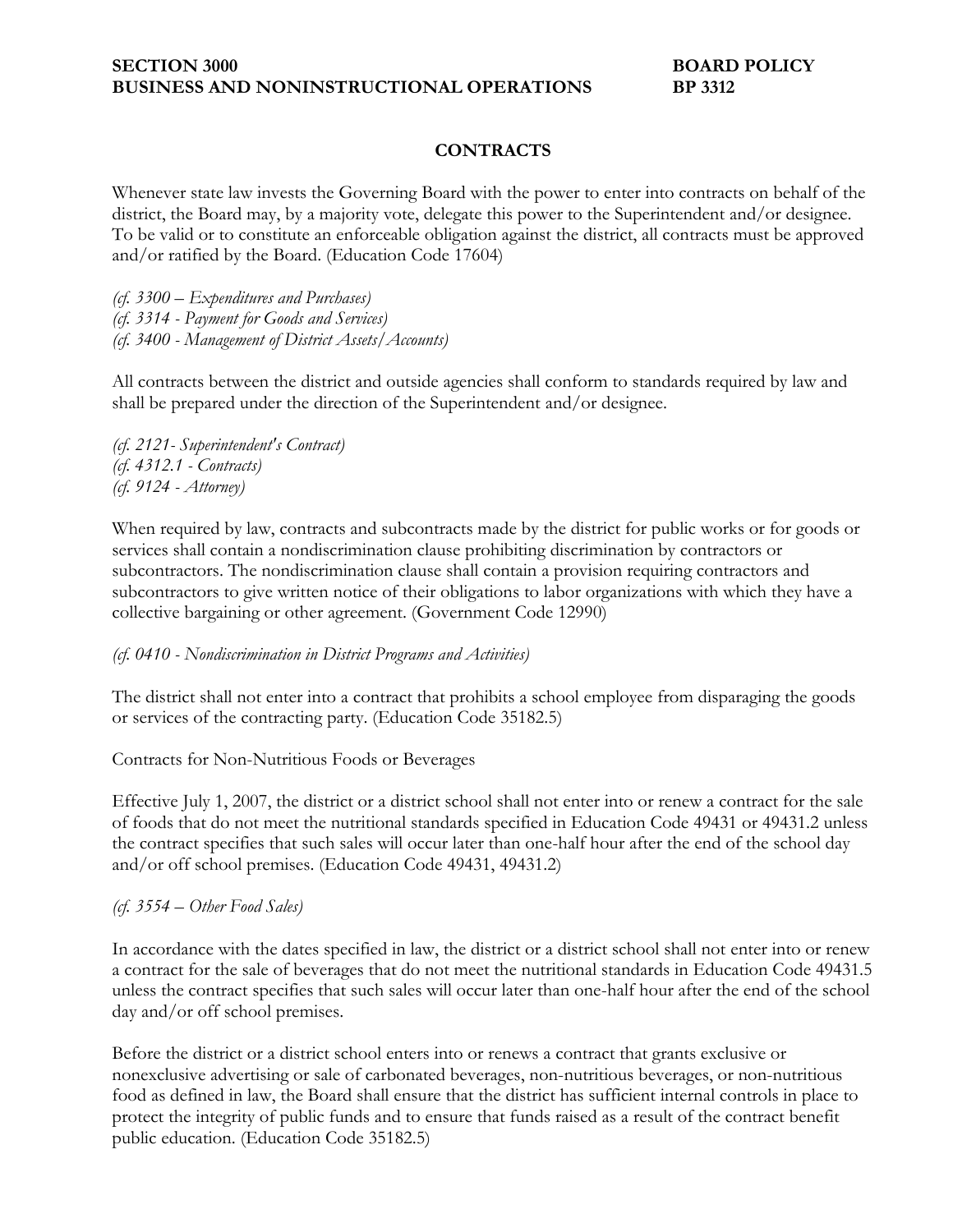# **BUSINESS AND NONINSTRUCTIONAL OPERATIONS - BP 3312 (Continued) Page 2**

The Superintendent and/or designee shall develop the district's internal control procedures to protect the integrity of public funds. Such internal controls may include but not be limited to the following:

1. Control procedures that produce accurate and reliable financial statements and, at the same time, safeguard the assets, financial resources and integrity of every employee responsible for handling money or property. Control systems shall be systematically evaluated and revised to keep pace with the changing responsibilities of management.

*(cf. 3100 - Budget)* 

*(cf. 3400 - Management of District Assets/Accounts)* 

*(cf. 3460 - Financial Reports and Accountability)* 

2. Procedures to ensure that district personnel do not handle cash or product at the school site. The contract shall specify that the vendor stock the machines and shall provide cash accounting, along with a check, for district proceeds directly to the control office.

In addition, the contract may specify whether contractor logos are permitted on district facilities, including but not limited to scoreboards and other equipment. If such logos are permitted, the contractor shall present the equipment to the Board as a gift. The gift may be accepted by the Board in accordance with Board policy and administrative regulation.

# *(cf. 3290 - Gifts, Grants and Bequest)*

To ensure that funds raised by the contract benefit district schools and students:

1. The Superintendent and/or designee may involve parents/guardians, students, staff and interested community members to make recommendations regarding the contract, including recommendations as to how the funds will be spent in a manner that benefits public education.

# *(cf. 1220 - Citizen Advisory Committees)*

2. Prior to ratifying the contract, the Board shall designate the specific programs and activities that will be funded by the proceeds of the contract and consider how the contract reflects the district's vision and goals.

*(cf. 0000 - Vision) (cf. 0100 - Philosophy) (cf. 0200 - Goals for the School District)* 

- 3. The contract shall specify that the contractor report, on a quarterly basis, to the Superintendent and/or designee the number of food items or beverages sold within the district and the amount of money raised by the sales. The Superintendent and/or designee shall report these amounts to the Board on a regular basis.
- 4. The Superintendent and/or designee shall ensure that the contract does not limit the ability of student and parent organizations to plan and operate fund-raising activities.

*(cf. 1230 - School-Connected Organizations) (cf. 1321 - Solicitation of Funds from and by Students)*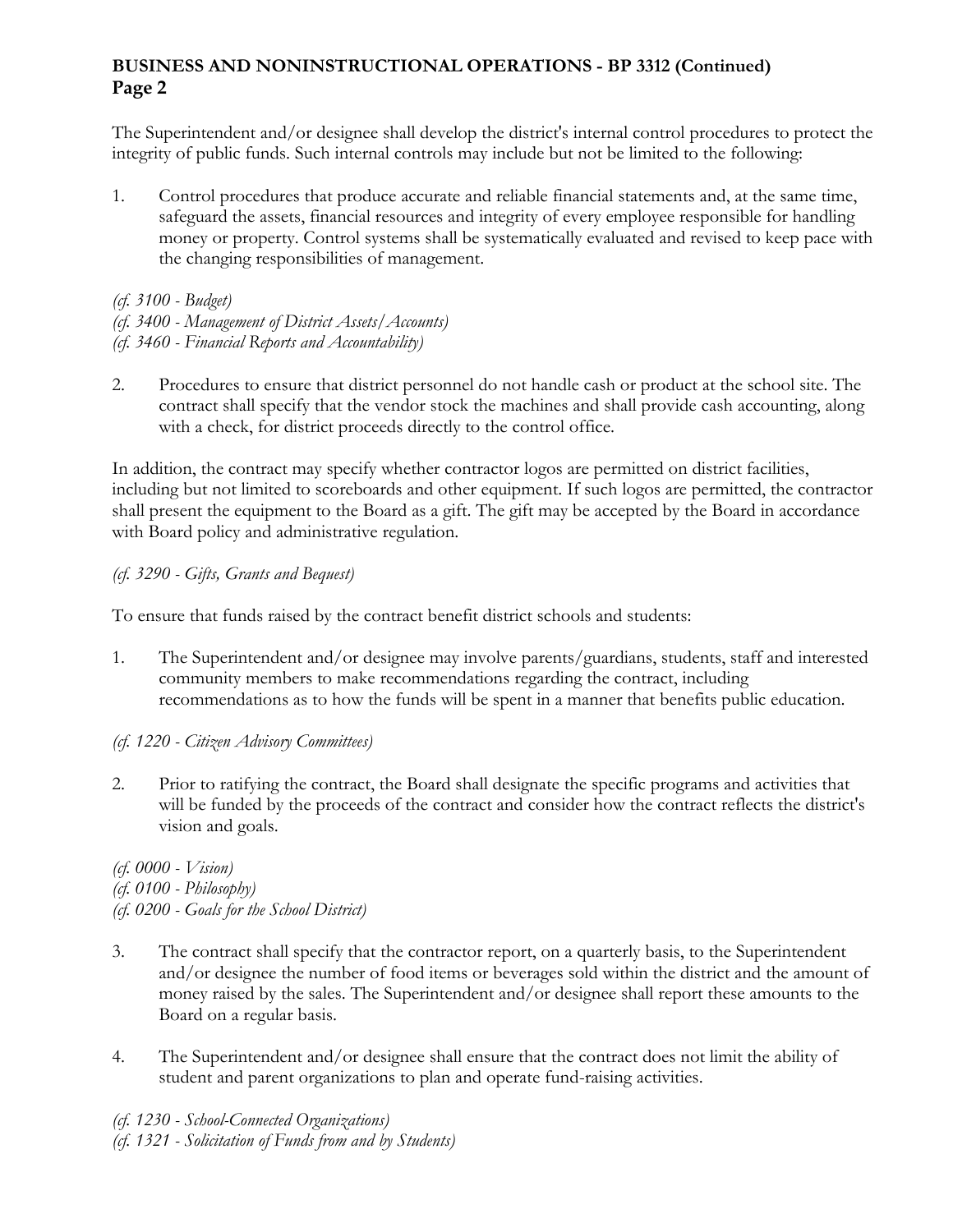### **BUSINESS AND NONINSTRUCTIONAL OPERATIONS - BP 3312 (Continued) Page 3**

The contract shall be entered into on a competitive bid basis pursuant to Public Contract Code 20111 or through the issuance of a Request for Proposal. (Education Code 35182.5)

### *(cf. 3311 - Bids)*

The Board shall not enter into or renew a contract that grants exclusive or nonexclusive advertising or sale of carbonated beverages, non-nutritious beverages or non-nutritious food until parents/guardians, students and members of the public have had an opportunity to comment on the contract at a public hearing held during a regularly scheduled board meeting or as otherwise authorized by Education Code 35182.5. The Board shall clearly, and in a manner recognizable to the general public, identify in the agenda the contract to be discussed at the meeting. (Education Code 35182.5)

*(cf. 9322 - Agendas/Meeting Materials) (cf. 9323 - Meeting Conduct)* 

The public hearing shall include but not be limited to a discussion of the nutritional value of food and beverages sold within the district; the availability of fresh fruit, vegetables, and grains in school meals and snacks, including locally grown and organic produce; the amount of fat, sugar, and additives in the food and beverages discussed; and barriers to student participation in school breakfast and lunch programs. (Education Code 35182.5)

### *(cf. 5030 – Student Wellness)*

The contract shall be accessible to the public and may not include a confidentiality clause that would prevent the district or a district school from making any part of the contract public. (Education Code 35182.5)

*(cf. 1340 – Access to District Records)*

Contracts for Electronic Products or Services

The Board shall not enter into a contract for electronic products or services that requires the dissemination of advertising to students, unless the Board: (Education Code 35182.5)

1. Enters into the contract at a noticed, public hearing of the Board.

*(cf. 9320 - Meetings and Notices)* 

2. Makes a finding that the electronic product or service is or would be an integral component of the education of students.

*(cf. 0440 - District Technology Plan)* 

- 3. Makes a finding that the district cannot afford to provide the electronic product or service unless it contracts to permit dissemination of advertising to students.
- *(cf. 1325 Advertising and Promotion)*